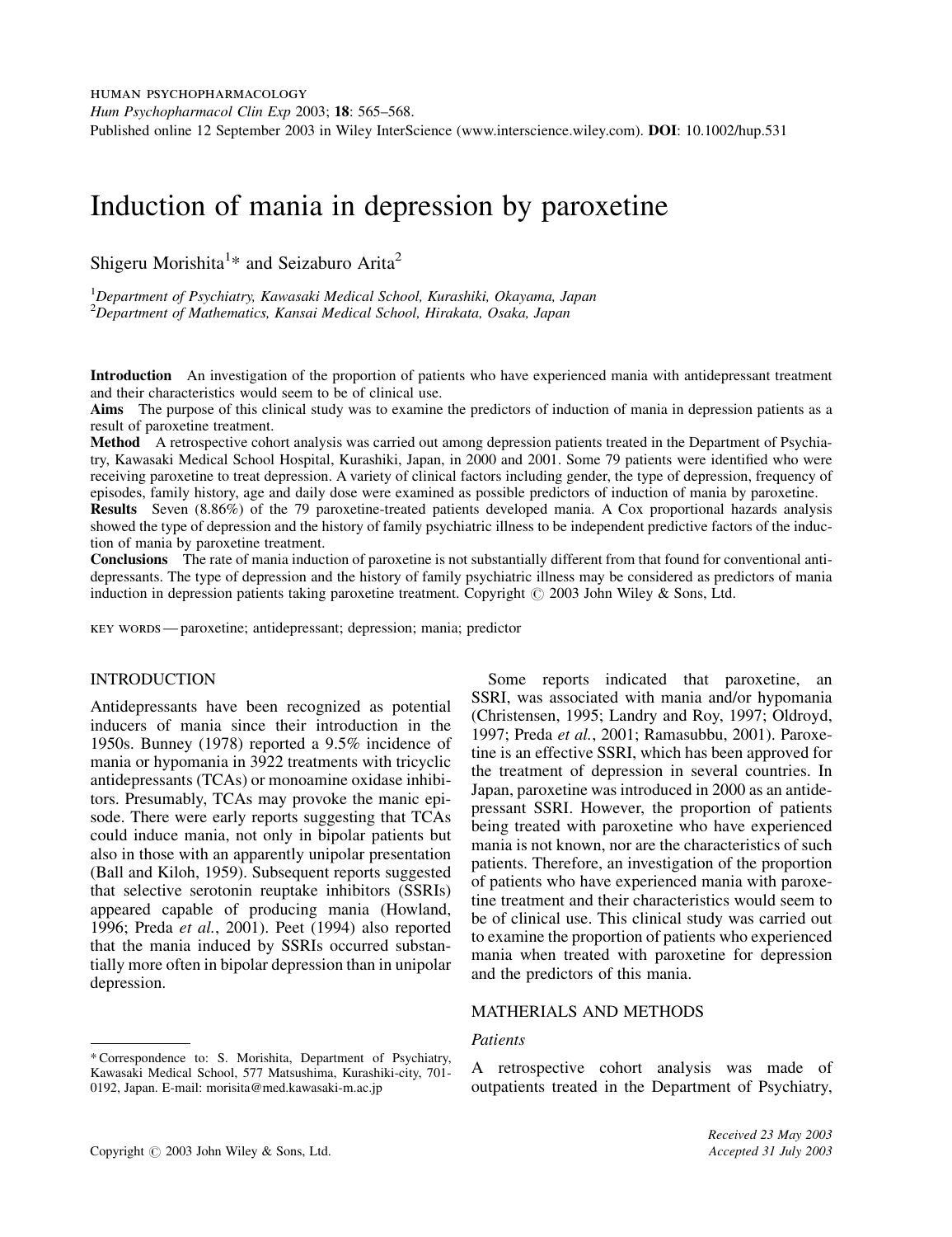Kawasaki Medical School Hospital, Kurashiki, Japan, between December 2000 and November 2001. During this study period, 846 outpatients met the DSM-IV criteria for major depressive disorder or bipolar disorder depression. Patients were treated by five doctors in the same clinical team. The medical records of the patients receiving paroxetine to treat depression were also reviewed. For inclusion in this study, patients diagnosed with depression who were being treated with paroxetine were required to meet all of the following criteria.

Inclusion criteria. All outpatients had already been evaluated by the 21-item Hamilton depression rating scale (HAM-D) (Hamilton, 1960). Before treatment, patients were required to have a total HAM-D score of 22–32 after at least 14 days without psychotropic medication. Paroxetine was administered orally once daily without any augmentation drugs including other antidepressants, lithium, mood stabilizers or tryptophan. The maintenance or treatment daily dose was 10–40 mg (mean 19.2 mg). The induction of mania or hypomania was observed during the continued paroxetine treatment period. The manic or hypomanic episodes had to fulfil DSM-IV criteria and the required duration.

Exclusion criteria. Patients were excluded from the study if they had a history of seizure or myoclonus, comorbid anxiety, obsessive–compulsive disorder, mixed state, rapid cycling bipolar disorder or other psychiatric disorders.

Seventy nine patients were identified who met the above criteria and they were included in the analysis (Table 1).

### Statistical analyses

The following six clinical factors (Table 1) were derived from the 79 patients. These clinical factors were easily derived from the medical records.

Table 1. Baseline characteristics of 79 patients

| Male/female                      | 41/38                 |
|----------------------------------|-----------------------|
| Unipolar/bipolar                 | 69/10                 |
| First episode/recurrence         | 37/42                 |
| Positive family history/negative | 20/59                 |
| Age                              | $20 - 75$ (mean 47.0) |
| Daily dose (mg)                  | 10–40 (mean 19.2)     |
| Observation period (week)        | $1-60$ (mean 22.8)    |
|                                  |                       |

Therefore, these six clinical factors were compared as possible predictors for induction of mania: gender; the type of depression (unipolar and bipolar); frequency of episodes (first and recurrence); history of family psychiatric illness (positive and negative); age (50 years or older and 49 years or younger); daily dose when patient developed mania or hypomania (20 mg or under and 21 mg or higher).

These clinical factors were subsequently used in a multivariate analysis employing a Cox proportional hazards model to test their significance as predictors of mania induction resulting from paroxetine treatment.

A computer software program, StatView for Macintosh (version 5.0), was used for all analyses in this study. The level of significance was set at  $p < 0.05$ .

## RESULTS

Seven (8.86%) of the 79 patients receiving paroxetine developed mania or hypomania. One of the seven was mania, and the others were hypomania. Their characteristics are given in Table 2.

The rates of mania induction for each clinical factor are shown in Table 3. A Cox proportional hazards analysis showed the type of depression ( $p = 0.0107$ ) and the history of family psychiatric illness ( $p = 0.0497$ ) to be independent predictive factors for induction of mania due to paroxetine treatment. The induction rate in bipolar depression patients was higher than that in those with unipolar depression. A positive history of

Table 2. Paroxetine-induced mania  $(n = 7 \text{ of } 79)$ 

| Pre-diagnosis | Gender | Onset age | Frequency  | Dose<br>(mg) | Duration<br>(week) | Family history | Type of mania |
|---------------|--------|-----------|------------|--------------|--------------------|----------------|---------------|
| Unipolar      | F      | 33        | First      | 20           | 9                  | Positive       | Hypomania     |
| Unipolar      | F      | 54        | Recurrence | 40           | 30                 | Positive       | Mania         |
| Unipolar      | М      | 35        | Recurrence | 20           | 4                  | Negative       | Hypomania     |
| Bipolar       | М      | 44        | Recurrence | 20           | 24                 | Negative       | Hypomania     |
| Bipolar       | M      | 72        | Recurrence | 20           | 4                  | Positive       | Hypomania     |
| Bipolar       | F      | 47        | Recurrence | 20           | 4                  | Negative       | Hypomania     |
| Bipolar       | F      | 66        | Recurrence | 20           |                    | Negative       | Hypomania     |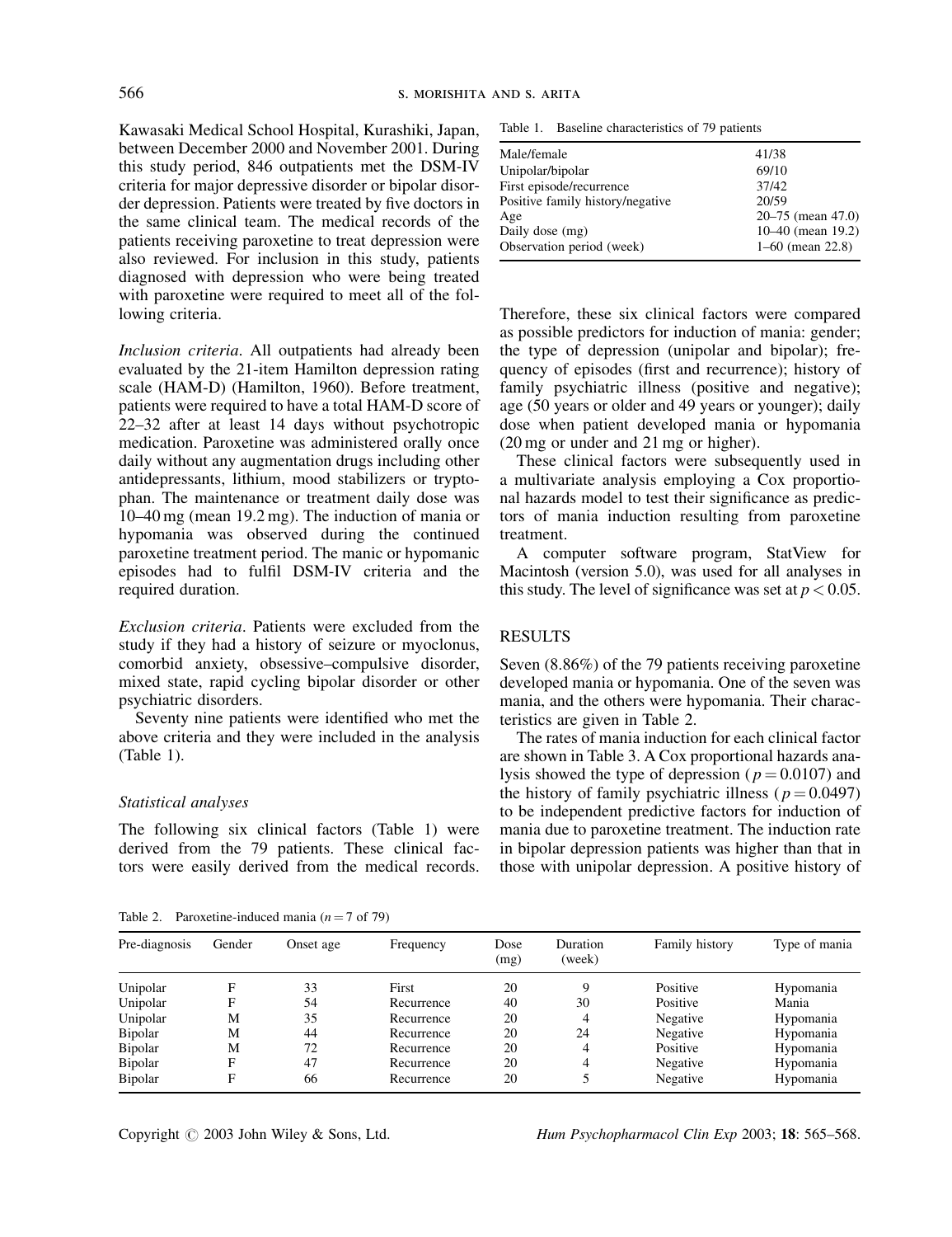|                 | Rate $(\%)$ of mania induction                                                          |       | <i>p</i> value        | Odds ratio |  |
|-----------------|-----------------------------------------------------------------------------------------|-------|-----------------------|------------|--|
| Gender          | $7.32:10.53$ (male: female)                                                             | 1.000 | 0.3172                | 0.384      |  |
| Type            | $4.35:40.0$ (unipolar: bipolar)                                                         | 6.519 | $0.0107^{\rm a}$      | 0.049      |  |
| Frequency       | $2.70:14.29$ (first: recurrence)                                                        | 0.862 | 0.3531                | 0.269      |  |
| Family history  | $15.0:6.80$ (positive : negative)                                                       | 3.851 | $0.0497$ <sup>a</sup> | 11.020     |  |
| Age (years)     | 8.70:9.09(50 <cdot1<50)< td=""><td>0.467</td><td>0.4943</td><td>0.522</td></cdot1<50)<> | 0.467 | 0.4943                | 0.522      |  |
| Dose $(mg/day)$ | $8.22:16.67(20 \leq z \leq 20)$                                                         | 0.067 | 0.7957                | 1.545      |  |

Table 3. Cox proportional hazards analysis of six clinical factors

<sup>a</sup>Significant difference was  $p < 0.05$ .

family psychiatric illness resulted in a higher rate of induction of mania than a negative history of family psychiatric illness. The remaining clinical factors, gender, frequency of episodes, age and dose, were not significantly different (Table 3).

## DISCUSSION

The rate of mania induction (8.86%) was not substantially different to that found in previous studies (9.0%–9.5%) (Preda et al., 2001; Bunney, 1978). Six patients who experienced mania appeared to be hypomanic. Their psychiatric symptoms were slight. Therefore, there may not be a high incidence of a switch to mania.

The predictors of paroxetine-induced mania have been much less studied. To the best of our knowledge, this is the first report on predictors in mania induced by treatment with paroxetine in depression patients.

A multivariate analysis showed that the type of depression and the history of family psychiatric illness were important in predicting the induction of mania.

The difference in the response between unipolar depression patients and bipolar depression patients supposes that the underlying abnormality in unipolar depression is not the same as that in bipolar depression (Goodwin et al., 1972; Morishita and Aoki, 2002; Silverstone, 1984). It has been reported that a positive history of family psychiatric illness was associated with a poor prognosis (Duggan et al., 1998; Ohaeri and Otote, 2002). The result in this study supposed that a positive history of family psychiatric illness would be a risk factor for poor prognosis in paroxetine treatment. The remaining clinical factors, gender, frequency of episodes, age and daily dose, were not important for the induction of mania with paroxetine.

In this study, the incidence and predictors of induction of mania by paroxetine were shown. This clinical study was retrospective, and so did not have a placebo control group or a comparison group. According to a review of medical records, any psychotherapy to

patients would be apparent. The treatment dose was increased if the patients had a low response to the start dose within 2 weeks. However, some limitations still remain. Two of the seven had been treated for a very long time (24 and 30 weeks) before the manic symptoms appeared. However, there is not sufficient evidence that the paroxetine treatment affected the developing mania. Therefore, the result strictness was evaluated and long time treatment cases were included. The results may reflect differences in the speed of dose escalation. Tolerability may influence the results. It is always difficult to attribute causality when there is no control or comparison group. Although these limitations should be investigated using stricter methods in future studies, these results would seem to present useful information in regard to the use of paroxetine for depression.

### REFERENCES

- Ball JRB, Kiloh LG. 1959. A controlled trial of imipramine in treatment of depressive states. Br J Psychiatry II: 1052–1055.
- Bunney WE Jr. 1978. In Psychopharmacology, Killan K, DiMascio A, Lipton M (eds). Raven Press: New York; 1249–1259.
- Christensen RC. 1995. Paroxetine-induced psychotic mania. Am J Psychiatry 152: 1399–1400.
- Duggan C, Sham P, Minne C, Lee A, Murray R. 1998. Family history as a predictor of poor long-term outcome in depression. Br J Psychiatry 173: 527–530.
- Goodwin FK, Murphy DL, Dunner DL, Bunney WE. 1972. Lithium response in unipolar versus bipolar depression. Am J Psychiatry  $129:44-47$ .
- Hamilton M. 1960. A rating scale for depression. J Neurol Neurosurg Psychiat 23: 56–62.
- Howland RH. 1996. Induction of mania with serotonin reuptake inhibitors. J Clin Psychopharmacol 16: 425–427.
- Landry P, Roy L. 1997. Withdrawal hypomania associated with paroxetine. J Clin Psychopharmacol 17: 60–61.
- Morishita S, Aoki S. 2002. Clonazepam augmentation of antidepressants: does it distinguish unipolar from bipolar depression? J Affect Disord 71: 217–220.
- Ohaeri JU, Otote DI. 2002. Family history, lifetime events and the factorial structure of depression in a Nigerian sample of inpatients. *Psychopathology* 35: 210–219.
- Oldroyd J. 1997. Paroxetine-induced mania. J Am Acad Child Adolesc Psychiatry 36: 721–722.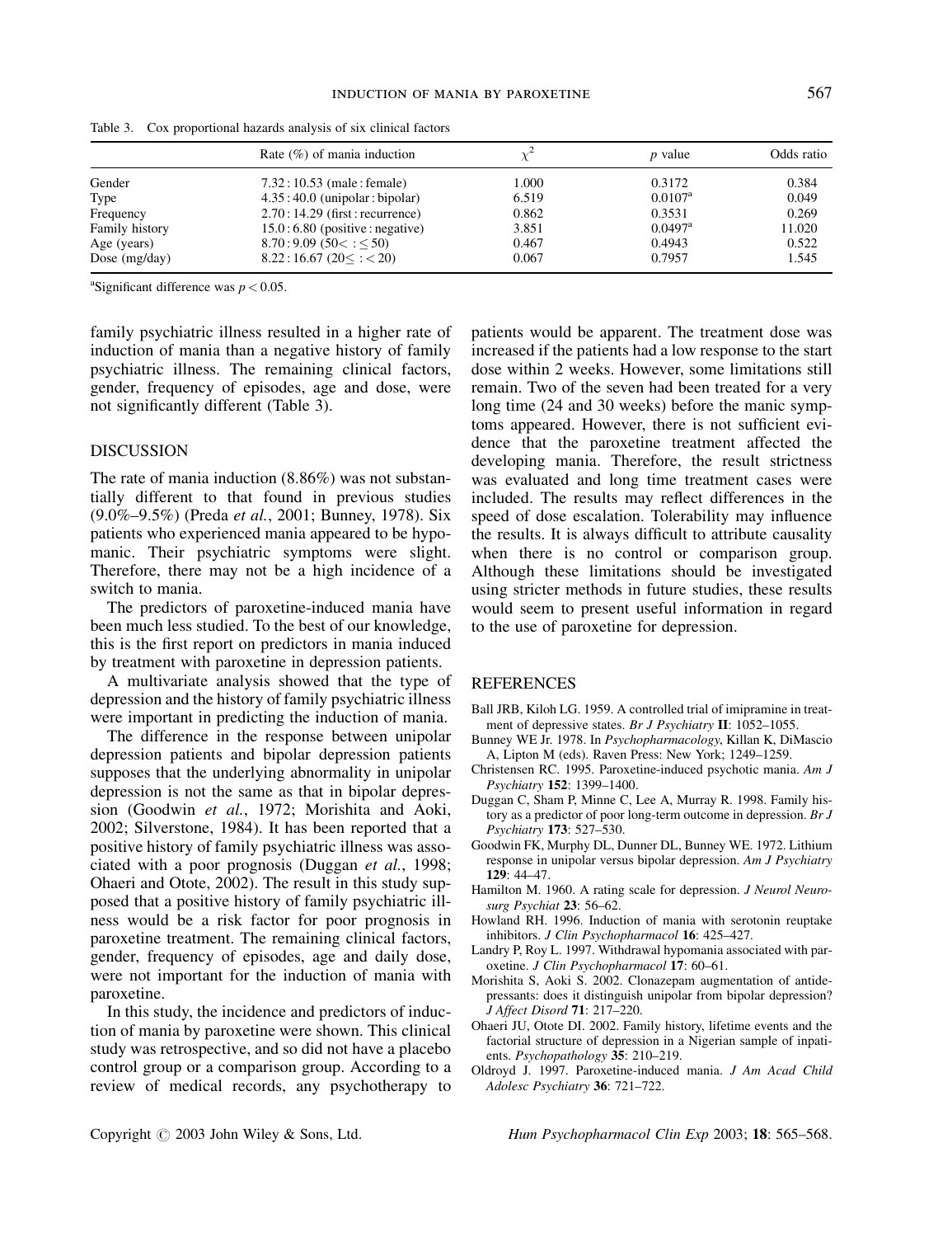- Peet M. 1994. Induction of mania with selective serotonin re-uptake inhibitors and tricyclic antidepressants. Br J Psychiatry 164: 549–550.
- Preda A, Maclean RW, Mazure CM, Bowers MB Jr. 2001. Antidepressant-associated mania and psychosis resulting in psychiatric admission. J Clin Psychiatry 62: 30–33.
- Ramasubbu R. 2001. Dose-response relationship of selective serotonin reuptake inhibitors treatment-emergent hypomania in depressive disorders. Acta Psychiatr Scand 104: 236–238.
- Silverstone T. 1984. Response to bromocriptine distinguishes bipolar from unipolar depression. Lancet 1: 903–904.